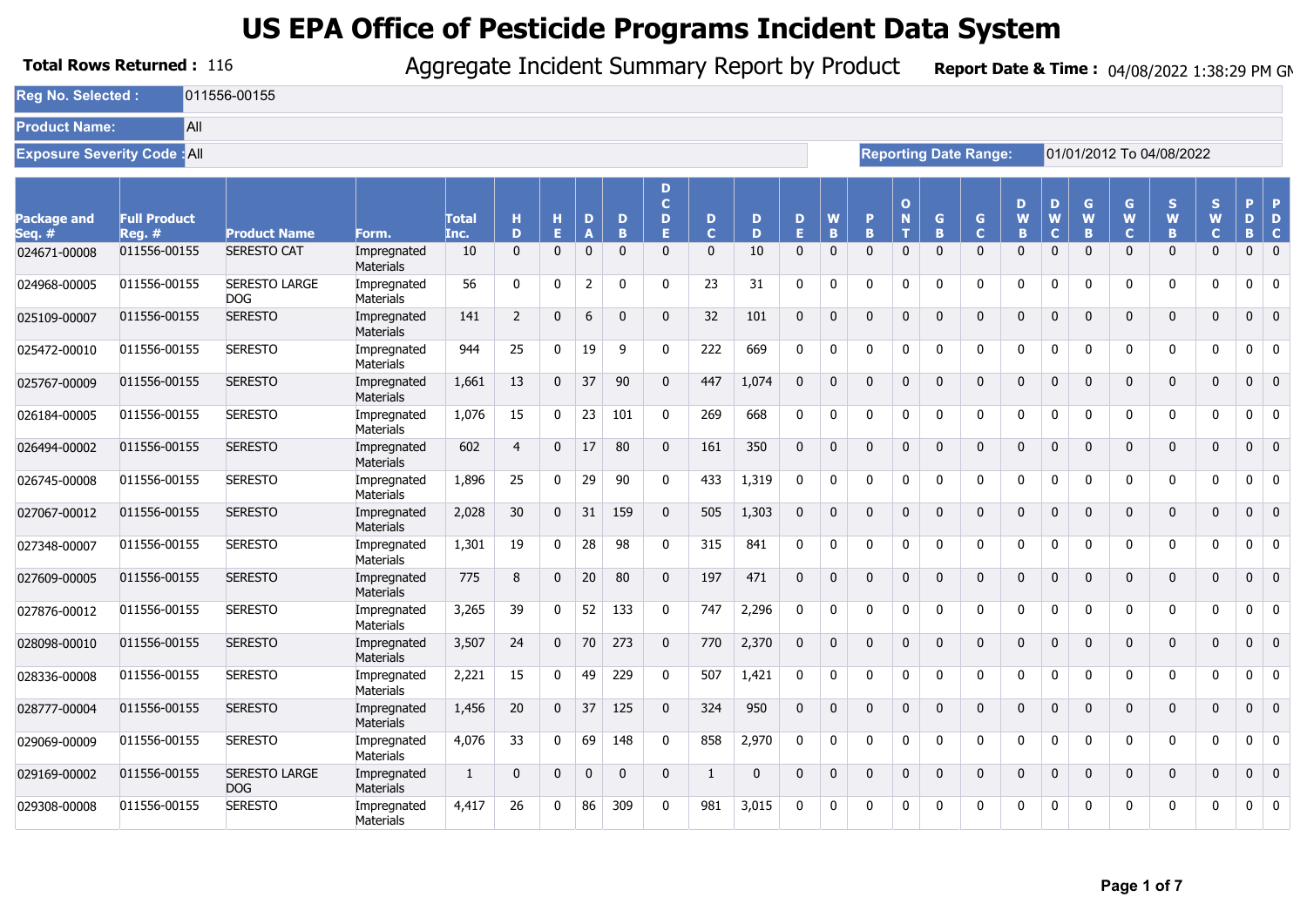|                       | <b>Total Rows Returned: 116</b> |                     |                                 | Aggregate Incident Summary Report by Product |                |              |                   |                |                              |                  |             |              |               |              |                               |              |                              |                    |                       |              |                        | Report Date & Time: 04/08/2022 1:38:29 PM GM |                         |              |                               |
|-----------------------|---------------------------------|---------------------|---------------------------------|----------------------------------------------|----------------|--------------|-------------------|----------------|------------------------------|------------------|-------------|--------------|---------------|--------------|-------------------------------|--------------|------------------------------|--------------------|-----------------------|--------------|------------------------|----------------------------------------------|-------------------------|--------------|-------------------------------|
| Package and<br>Sea. # | <b>Full Product</b><br>$Reg.$ # | <b>Product Name</b> | Form.                           | <b>Total</b><br>Inc.                         | н<br>D         | н<br>Е       | D<br>$\mathbf{A}$ | D<br>B         | D<br>$\mathbf{C}$<br>D<br>F. | D<br>$\mathbf C$ | D<br>D      | D<br>E.      | W<br><b>B</b> | P<br>B.      | $\Omega$<br>$\mathbf N$<br>T. | G.<br>B      | $\mathbf{G}$<br>$\mathbf{C}$ | D<br>W<br><b>B</b> | D<br>W<br>$\mathbf C$ | G<br>W<br>B  | G<br>W<br>$\mathbf{C}$ | S<br>W<br>B                                  | S.<br>W<br>$\mathbf{C}$ | Þ<br>D<br>B. | <b>P</b><br>D<br>$\mathbf{C}$ |
| 029600-00007          | 011556-00155                    | <b>SERESTO</b>      | Impregnated<br>Materials        | 2,488                                        | 15             | $\mathbf 0$  | 54                | 239            | $\mathbf{0}$                 | 600              | 1,580       | $\mathbf{0}$ | $\mathbf{0}$  | $\mathbf{0}$ | $\mathbf{0}$                  | $\mathbf{0}$ | $\mathbf{0}$                 | $\mathbf{0}$       | $\Omega$              | $\Omega$     | $\mathbf{0}$           | $\mathbf{0}$                                 | $\mathbf{0}$            | $\mathbf 0$  | $\overline{0}$                |
| 029843-00005          | 011556-00155                    | <b>SERESTO</b>      | Impregnated<br>Materials        | 1,697                                        | 15             | $\mathbf{0}$ | 54                | 159            | $\Omega$                     | 351              | 1,118       | $\Omega$     | $\mathbf{0}$  | $\Omega$     | $\Omega$                      | $\Omega$     | $\mathbf{0}$                 | $\Omega$           | $\Omega$              | $\mathbf{0}$ | 0                      | 0                                            | $\Omega$                | 0            | $\overline{0}$                |
| 030205-00008          | 011556-00155                    | <b>SERESTO</b>      | Impregnated<br>Materials        | 4,101                                        | 34             | $\mathbf{0}$ | 92                | 208            | $\Omega$                     | 874              | 2,893       | $\Omega$     | $\mathbf{0}$  | $\Omega$     | 0                             | $\mathbf{0}$ | $\mathbf 0$                  | $\Omega$           | $\Omega$              | $\Omega$     | $\mathbf{0}$           | $\mathbf 0$                                  | $\mathbf{0}$            | $\mathbf{0}$ | $\overline{0}$                |
| 030491-00009          | 011556-00155                    | <b>SERESTO</b>      | Impregnated<br>Materials        | 4,564                                        | 24             | $\mathbf 0$  | 87                | 350            | 3,008                        | 1,095            | $\mathbf 0$ | $\Omega$     | $\Omega$      | $\Omega$     | $\mathbf{0}$                  | $\Omega$     | 0                            | $\Omega$           | $\Omega$              | $\Omega$     | $\mathbf{0}$           | 0                                            | 0                       | 0            | $\overline{\mathbf{0}}$       |
| 030703-00006          | 011556-00155                    | <b>SERESTO</b>      | Impregnated<br><b>Materials</b> | 3,011                                        | 21             | $\mathbf{0}$ | 86                | 299            | $\Omega$                     | 701              | 1,904       | $\mathbf 0$  | $\mathbf{0}$  | 0            | 0                             | $\mathbf{0}$ | $\mathbf 0$                  | $\mathbf 0$        | $\mathbf{0}$          | $\mathbf{0}$ | 0                      | $\mathbf 0$                                  | 0                       | 0            | $\overline{0}$                |
| 030964-00006          | 011556-00155                    | <b>SERESTO</b>      | Impregnated<br><b>Materials</b> | 1,490                                        | 18             | 0            | 63                | 157            | $\Omega$                     | 320              | 932         | $\mathbf 0$  | $\mathbf 0$   | $\mathbf{0}$ | 0                             | $\mathbf{0}$ | 0                            | $\mathbf{0}$       | $\mathbf 0$           | $\Omega$     | 0                      | 0                                            | $\mathbf{0}$            | 0            | $\overline{\mathbf{0}}$       |
| 031245-00008          | 011556-00155                    | <b>SERESTO</b>      | Impregnated<br>Materials        | 4,381                                        | 35             | $\mathbf 0$  | 12<br>5           | 226            | $\Omega$                     | 907              | 3.087       | -1           | $\Omega$      | $\mathbf{0}$ | $\mathbf{0}$                  | $\mathbf{0}$ | $\mathbf{0}$                 | $\mathbf{0}$       | $\Omega$              | $\Omega$     | $\mathbf{0}$           | $\mathbf 0$                                  | $\mathbf 0$             | $\mathbf{0}$ | $\overline{0}$                |
| 031516-00012          | 011556-00155                    | <b>SERESTO</b>      | Impregnated<br>Materials        | 5,247                                        | 40             | $\mathbf{0}$ | 14<br>8           | 102            | $\mathbf{0}$                 | 1,098            | 3,860       | $\mathbf{0}$ | 0             | $\mathbf{0}$ | $\mathbf 0$                   | $\mathbf{0}$ | 0                            | $\mathbf{0}$       | $\mathbf 0$           | 0            | 0                      | 0                                            | 0                       | 0            | $\overline{0}$                |
| 031728-00008          | 011556-00155                    | <b>SERESTO</b>      | Impregnated<br>Materials        | 3,019                                        | 24             | $\mathbf 0$  | 81                | 21             | $\Omega$                     | 712              | 2,181       | $\Omega$     | $\Omega$      | $\Omega$     | $\Omega$                      | $\Omega$     | $\mathbf 0$                  | $\Omega$           | $\Omega$              | $\Omega$     | $\Omega$               | $\mathbf 0$                                  | $\Omega$                | $\mathbf{0}$ | $\overline{\mathbf{0}}$       |
| 032053-00003          | 011556-00155                    | <b>SERESTO</b>      | Impregnated<br>Materials        | 1,669                                        | 25             | $\mathbf{0}$ | 70                | 13             | $\Omega$                     | 391              | 1,170       | $\Omega$     | $\Omega$      | 0            | 0                             | $\Omega$     | 0                            | $\Omega$           | $\Omega$              | $\Omega$     | 0                      | 0                                            | 0                       | 0            | $\overline{\mathbf{0}}$       |
| 032333-00010          | 011556-00155                    | <b>SERESTO</b>      | Impregnated<br><b>Materials</b> | 4,651                                        | 44             | $\Omega$     | 15<br>1           | 30             | $\Omega$                     | 904              | 3,522       | $\Omega$     | $\Omega$      | $\Omega$     | $\mathbf{0}$                  | $\mathbf{0}$ | $\mathbf 0$                  | $\Omega$           | $\Omega$              | $\Omega$     | $\mathbf{0}$           | $\mathbf 0$                                  | $\mathbf{0}$            | $\mathbf{0}$ | $\overline{0}$                |
| 032632-00008          | 011556-00155                    | <b>SERESTO</b>      | Impregnated<br>Materials        | 31                                           | $\overline{2}$ | 0            | $\overline{2}$    | $\Omega$       | $\Omega$                     | 2                | 25          | 0            | $\mathbf 0$   | $\Omega$     | 0                             | $\mathbf{0}$ | 0                            | 0                  | 0                     | 0            | 0                      | 0                                            | 0                       | 0            | $\mathbf 0$                   |
| 032632-00009          | 011556-00155                    | <b>SERESTO</b>      | Impregnated<br><b>Materials</b> | 1,157                                        | $\overline{7}$ | $\Omega$     | 14                | $\overline{z}$ | $\Omega$                     | 252              | 882         | $\mathbf 0$  | $\mathbf 0$   | $\Omega$     | $\mathbf 0$                   | $\Omega$     | 0                            | $\mathbf 0$        | $\Omega$              | $\Omega$     | $\mathbf 0$            | 0                                            | $\mathbf 0$             | 0            | $\overline{\mathbf{0}}$       |
| 032632-00010          | 011556-00155                    | <b>SERESTO</b>      | Impregnated<br>Materials        | 168                                          | 4              | $\mathbf{0}$ | 8                 | 2              | $\Omega$                     | 22               | 132         | $\Omega$     | 0             | 0            | $\mathbf{0}$                  | $\mathbf{0}$ | 0                            | 0                  | $\Omega$              | $\Omega$     | 0                      | 0                                            | $\mathbf{0}$            | 0            | $\overline{\mathbf{0}}$       |
| 032632-00011          | 011556-00155                    | <b>SERESTO</b>      | Impregnated<br><b>Materials</b> | 2,511                                        | 10             | $\mathbf{0}$ | 24                | 14             | $\mathbf{0}$                 | 525              | 1,938       | $\Omega$     | $\mathbf{0}$  | $\mathbf{0}$ | $\mathbf 0$                   | $\mathbf{0}$ | $\mathbf{0}$                 | $\mathbf{0}$       | $\Omega$              | $\Omega$     | $\mathbf 0$            | $\mathbf 0$                                  | $\mathbf 0$             | $\mathbf{0}$ | $\overline{0}$                |
| 032632-00012          | 011556-00155                    | <b>SERESTO</b>      | Impregnated<br>Materials        | 3                                            | $\mathbf 0$    | $\mathbf{0}$ | $\Omega$          | 0              | $\Omega$                     | 1                | 2           | $\Omega$     | $\Omega$      | $\mathbf{0}$ | $\mathbf{0}$                  | $\Omega$     | 0                            | $\mathbf{0}$       | $\mathbf 0$           | $\Omega$     | 0                      | 0                                            | $\mathbf{0}$            | 0            | $\overline{\mathbf{0}}$       |
| 032632-00013          | 011556-00155                    | <b>SERESTO</b>      | Impregnated<br>Materials        | 1,476                                        | 6              | $\Omega$     | $\overline{4}$    | 5              | <sup>n</sup>                 | 291              | 1,170       | $\Omega$     | $\Omega$      | $\mathbf{0}$ | 0                             | $\Omega$     | 0                            | $\Omega$           | $\Omega$              | $\Omega$     | $\mathbf{0}$           | $\mathbf 0$                                  | $\Omega$                | 0            | $\overline{\mathbf{0}}$       |
| 032924-00004          | 011556-00155                    | <b>SERESTO</b>      | Impregnated<br>Materials        | 14                                           | $\overline{2}$ | $\mathbf{0}$ | $\Omega$          | $\Omega$       | $\Omega$                     | $\overline{2}$   | 10          | $\Omega$     | 0             | 0            | $\mathbf{0}$                  | $\Omega$     | 0                            | $\Omega$           | $\Omega$              | $\Omega$     | $\mathbf{0}$           | 0                                            | 0                       | 0            | $\overline{0}$                |
| 032924-00005          | 011556-00155                    | <b>SERESTO</b>      | Impregnated<br><b>Materials</b> | 668                                          | 5              | $\mathbf{0}$ | 12                | 3              | $\Omega$                     | 137              | 511         | $\Omega$     | $\mathbf{0}$  | $\Omega$     | 0                             | $\Omega$     | $\mathbf 0$                  | $\mathbf{0}$       | $\Omega$              | $\Omega$     | $\mathbf{0}$           | $\mathbf 0$                                  | 0                       | $\mathbf{0}$ | $\overline{0}$                |
| 032924-00006          | 011556-00155                    | <b>SERESTO</b>      | Impregnated<br><b>Materials</b> | 117                                          | 5              | 0            | $\overline{4}$    | $\mathbf{0}$   | $\Omega$                     | 21               | 87          | 0            | 0             | 0            | 0                             | 0            | 0                            | 0                  | 0                     | $\mathbf 0$  | 0                      | 0                                            | 0                       | 0            | $\bf{0}$                      |
| 032924-00007          | 011556-00155                    | <b>SERESTO</b>      | Impregnated<br>Materials        | 1,231                                        | 11             | $\Omega$     | q                 | 3              | <sup>n</sup>                 | 289              | 919         | $\Omega$     | $\Omega$      | $\Omega$     | $\mathbf{0}$                  | $\Omega$     | $\mathbf{0}$                 | $\Omega$           | $\Omega$              | $\Omega$     | $\Omega$               | $\mathbf{0}$                                 | 0                       | $\mathbf{0}$ | $\overline{0}$                |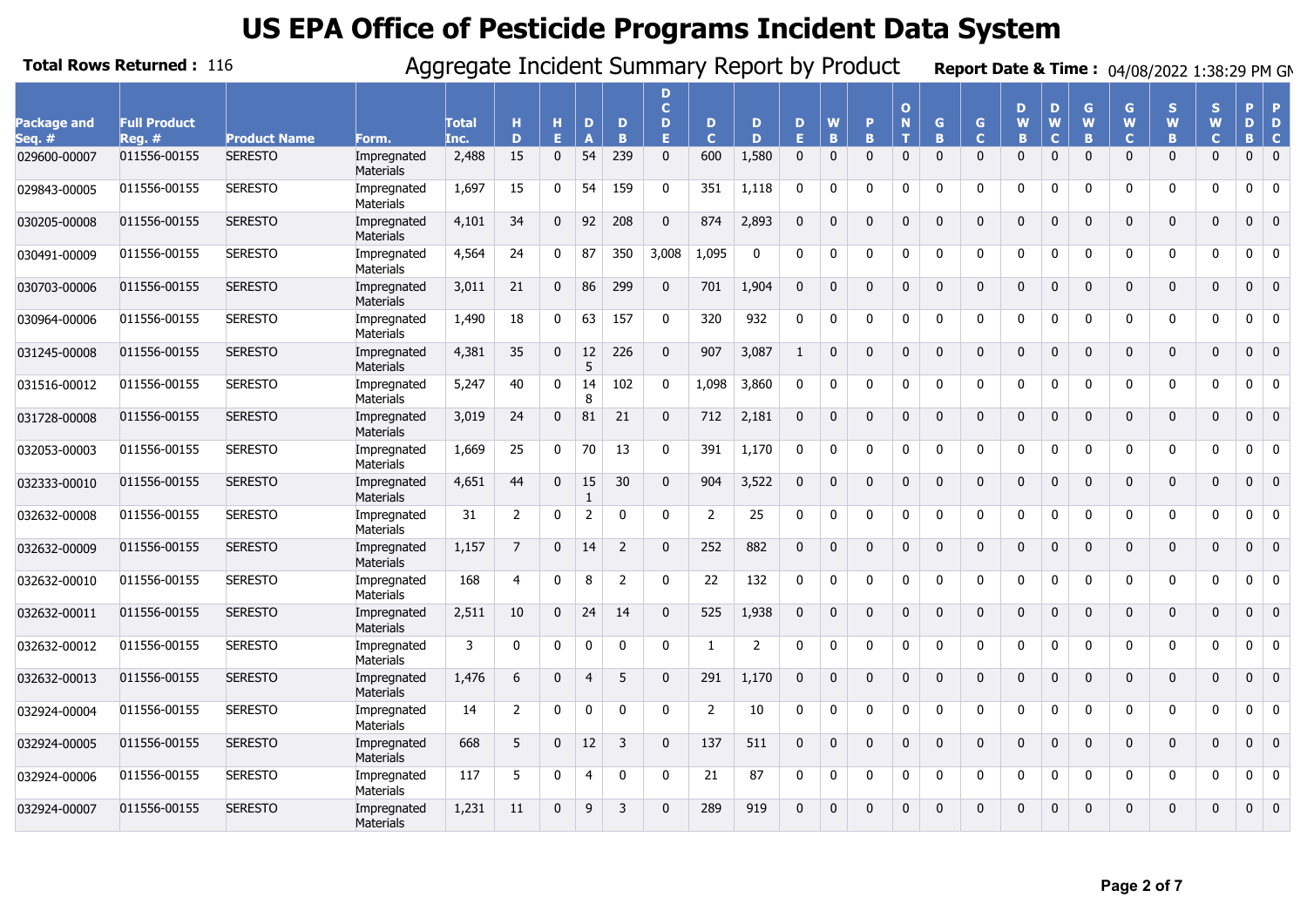|                       | <b>Total Rows Returned: 116</b> |                     |                                 | Aggregate Incident Summary Report by Product |                |              |                |                |                              |                   |                |              |              |              |                                  |              |                              |              |                       |              |                        | Report Date & Time: 04/08/2022 1:38:29 PM GM |                        |              |                                           |
|-----------------------|---------------------------------|---------------------|---------------------------------|----------------------------------------------|----------------|--------------|----------------|----------------|------------------------------|-------------------|----------------|--------------|--------------|--------------|----------------------------------|--------------|------------------------------|--------------|-----------------------|--------------|------------------------|----------------------------------------------|------------------------|--------------|-------------------------------------------|
| Package and<br>Sea. # | <b>Full Product</b><br>$Req.$ # | <b>Product Name</b> | Form.                           | <b>Total</b><br>Inc.                         | н<br>D         | н<br>Е       | D              | D<br>B         | D<br>$\mathbf{C}$<br>D<br>E. | D<br>$\mathbf{C}$ | D<br>D         | D<br>E.      | W<br>B       | P<br>B.      | $\mathbf{o}$<br>$\mathbf N$<br>т | G<br>B       | $\mathsf{G}$<br>$\mathbf{C}$ | D<br>W<br>B  | D<br>W<br>$\mathbf C$ | G<br>W<br>B  | G<br>W<br>$\mathbf{C}$ | S<br>W<br>B                                  | S<br>W<br>$\mathbf{C}$ | Þ<br>D<br>B. | <b>P</b><br>D<br>$\mathbf{C}$             |
| 032924-00008          | 011556-00155                    | <b>SERESTO</b>      | Impregnated<br><b>Materials</b> | 3                                            | $\mathbf{0}$   | $\mathbf 0$  | $\mathbf 0$    | 0              | $\mathbf{0}$                 | 0                 | 3              | $\mathbf{0}$ | $\mathbf 0$  | $\mathbf{0}$ | $\mathbf 0$                      | $\mathbf{0}$ | $\mathbf 0$                  | $\mathbf{0}$ | 0                     | $\mathbf{0}$ | 0                      | 0                                            | 0                      | 0            | $\overline{0}$                            |
| 032924-00009          | 011556-00155                    | <b>SERESTO</b>      | Impregnated<br>Materials        | 693                                          | 6              | $\mathbf{1}$ | 12             | 2              | $\Omega$                     | 115               | 556            | $\mathbf{1}$ | $\Omega$     | $\Omega$     | $\Omega$                         | $\Omega$     | $\mathbf 0$                  | $\Omega$     | $\Omega$              | $\Omega$     | $\mathbf{0}$           | $\mathbf{0}$                                 | $\mathbf{0}$           | $\mathbf{0}$ | $\overline{0}$                            |
| 033132-00006          | 011556-00155                    | <b>SERESTO</b>      | Impregnated<br>Materials        | 11                                           | $\mathbf{1}$   | $\mathbf{0}$ | $\mathbf{1}$   | $\Omega$       | $\Omega$                     | 3                 | 6              | $\Omega$     | $\mathbf 0$  | 0            | 0                                | $\Omega$     | 0                            | $\Omega$     | $\Omega$              | $\Omega$     | 0                      | 0                                            | 0                      | 0            | $\mathbf 0$                               |
| 033132-00007          | 011556-00155                    | <b>SERESTO</b>      | Impregnated<br>Materials        | 502                                          | $\overline{2}$ | $\Omega$     | 6              | $\mathbf{1}$   | $\Omega$                     | 108               | 385            | $\Omega$     | $\Omega$     | $\Omega$     | $\mathbf{0}$                     | $\Omega$     | $\mathbf{0}$                 | $\Omega$     | $\Omega$              | $\Omega$     | $\mathbf{0}$           | $\mathbf{0}$                                 | $\mathbf{0}$           | $\mathbf 0$  | $\overline{0}$                            |
| 033132-00008          | 011556-00155                    | <b>SERESTO</b>      | Impregnated<br><b>Materials</b> | 80                                           | 1              | $\mathbf 0$  | $\overline{4}$ | $\mathbf{1}$   | $\mathbf{0}$                 | 11                | 63             | $\mathbf 0$  | $\mathbf 0$  | $\mathbf{0}$ | $\mathbf 0$                      | $\mathbf{0}$ | 0                            | 0            | $\mathbf 0$           | $\mathbf 0$  | 0                      | 0                                            | 0                      | 0            | $\mathbf 0$                               |
| 033132-00009          | 011556-00155                    | <b>SERESTO</b>      | Impregnated<br><b>Materials</b> | 602                                          | 6              | $\mathbf 0$  | 9              | 3              | $\Omega$                     | 144               | 440            | $\mathbf 0$  | $\mathbf{0}$ | $\mathbf{0}$ | $\mathbf 0$                      | $\mathbf{0}$ | $\mathbf 0$                  | $\mathbf 0$  | $\mathbf{0}$          | $\mathbf{0}$ | $\mathbf 0$            | $\mathbf{0}$                                 | $\mathbf 0$            | 0            | $\overline{0}$                            |
| 033132-00010          | 011556-00155                    | <b>SERESTO</b>      | Impregnated<br>Materials        | 3                                            | 0              | 0            | $\Omega$       | $\Omega$       | $\Omega$                     | 0                 | 3              | $\Omega$     | $\Omega$     | 0            | 0                                | $\Omega$     | 0                            | $\Omega$     | $\Omega$              | $\Omega$     | 0                      | 0                                            | 0                      | 0            | $\overline{\mathbf{0}}$                   |
| 033132-00011          | 011556-00155                    | <b>SERESTO</b>      | Impregnated<br><b>Materials</b> | 361                                          | 5              | $\mathbf{0}$ | 3              | 3              | $\Omega$                     | 72                | 278            | $\Omega$     | $\Omega$     | $\mathbf{0}$ | $\mathbf 0$                      | $\mathbf{0}$ | $\mathbf{0}$                 | $\mathbf{0}$ | $\Omega$              | $\Omega$     | $\mathbf{0}$           | $\mathbf{0}$                                 | $\mathbf{0}$           | $\mathbf{0}$ | $\overline{0}$                            |
| 033132-00012          | 011556-00155                    | <b>SERESTO CAT</b>  | Impregnated<br>Materials        | 3                                            | $\mathbf{0}$   | $\mathbf{0}$ | $\Omega$       | $\Omega$       | $\Omega$                     | $\mathbf{0}$      | 3              | $\Omega$     | $\Omega$     | $\Omega$     | $\mathbf{0}$                     | $\Omega$     | $\mathbf{0}$                 | $\Omega$     | $\Omega$              | $\Omega$     | $\mathbf{0}$           | $\mathbf{0}$                                 | $\Omega$               | 0            | $\mathbf 0$                               |
| 033915-00013          | 011556-00155                    | <b>SERESTO</b>      | Impregnated<br>Materials        | 25                                           | $\mathbf 0$    | $\mathbf 0$  | 2              | $\Omega$       | $\Omega$                     | 3                 | 22             | $\Omega$     | $\mathbf{0}$ | $\Omega$     | 0                                | $\mathbf 0$  | $\mathbf 0$                  | $\Omega$     | $\Omega$              | $\Omega$     | 0                      | $\mathbf 0$                                  | 0                      | $\mathbf{0}$ | $\overline{0}$                            |
| 033915-00014          | 011556-00155                    | <b>SERESTO</b>      | Impregnated<br>Materials        | 911                                          | 7              | $\mathbf 0$  | 6              | 8              | <sup>n</sup>                 | 158               | 732            | $\mathbf 0$  | $\mathbf 0$  | $\Omega$     | 0                                | $\Omega$     | 0                            | $\Omega$     | $\Omega$              | $\Omega$     | 0                      | 0                                            | 0                      | 0            | $\overline{0}$                            |
| 033915-00015          | 011556-00155                    | <b>SERESTO</b>      | Impregnated<br><b>Materials</b> | $\overline{4}$                               | $\mathbf 0$    | 0            | $\Omega$       | $\Omega$       | $\Omega$                     | 0                 | $\overline{4}$ | $\Omega$     | $\mathbf{0}$ | $\Omega$     | $\mathbf{0}$                     | $\mathbf{0}$ | $\mathbf{0}$                 | $\mathbf{0}$ | $\Omega$              | $\Omega$     | $\mathbf{0}$           | 0                                            | $\mathbf{0}$           | 0            | $\begin{array}{ c c } \hline \end{array}$ |
| 033915-00016          | 011556-00155                    | <b>SERESTO</b>      | Impregnated<br>Materials        | 153                                          | 5              | $\mathbf 0$  | 8              | 0              | $\Omega$                     | 25                | 115            | $\mathbf 0$  | $\mathbf 0$  | $\mathbf{0}$ | $\mathbf 0$                      | $\mathbf{0}$ | 0                            | $\mathbf{0}$ | $\mathbf 0$           | $\Omega$     | 0                      | 0                                            | 0                      | 0            | $\overline{0}$                            |
| 033915-00017          | 011556-00155                    | <b>SERESTO</b>      | Impregnated<br>Materials        | 1,795                                        | 9              | $\mathbf 0$  | 18             | 12             | $\mathbf{0}$                 | 428               | 1,328          | $\Omega$     | $\Omega$     | $\mathbf{0}$ | $\mathbf{0}$                     | $\mathbf{0}$ | $\mathbf 0$                  | $\mathbf{0}$ | $\Omega$              | $\Omega$     | 0                      | $\mathbf 0$                                  | $\mathbf 0$            | $\mathbf{0}$ | $\overline{0}$                            |
| 033915-00018          | 011556-00155                    | <b>SERESTO</b>      | Impregnated<br>Materials        | 8                                            | $\mathbf 0$    | 0            | $\mathbf{0}$   | 0              | 0                            | $\mathbf{1}$      | $\overline{7}$ | $\mathbf 0$  | 0            | $\mathbf{0}$ | $\mathbf 0$                      | $\mathbf{0}$ | 0                            | $\mathbf{0}$ | $\mathbf 0$           | 0            | 0                      | 0                                            | 0                      | 0            | $\overline{0}$                            |
| 033915-00019          | 011556-00155                    | <b>SERESTO</b>      | Impregnated<br>Materials        | 1,062                                        | 11             | $\Omega$     | 5              | $\overline{7}$ | $\Omega$                     | 216               | 823            | $\Omega$     | $\Omega$     | $\Omega$     | $\Omega$                         | $\Omega$     | $\mathbf 0$                  | $\Omega$     | $\Omega$              | $\Omega$     | $\Omega$               | $\mathbf 0$                                  | $\Omega$               | $\mathbf{0}$ | $\overline{0}$                            |
| 033915-00020          | 011556-00155                    | <b>SERESTO</b>      | Impregnated<br>Materials        | 4                                            | 0              | $\mathbf{0}$ | $\Omega$       | $\mathbf{0}$   | <sup>n</sup>                 | 2                 | 2              | $\Omega$     | $\mathbf 0$  | 0            | 0                                | $\Omega$     | 0                            | $\Omega$     | $\Omega$              | $\Omega$     | 0                      | 0                                            | 0                      | 0            | $\overline{\mathbf{0}}$                   |
| 033916-00009          | 011556-00155                    | <b>SERESTO</b>      | Impregnated<br><b>Materials</b> | 38                                           | 3              | $\mathbf{0}$ | $\mathbf{1}$   | $\mathbf{1}$   | $\mathbf{0}$                 | 10                | 23             | $\Omega$     | $\Omega$     | $\Omega$     | $\Omega$                         | $\mathbf{0}$ | $\mathbf 0$                  | $\Omega$     | $\Omega$              | $\Omega$     | $\mathbf{0}$           | $\mathbf{0}$                                 | $\mathbf{0}$           | $\mathbf{0}$ | $\overline{0}$                            |
| 033916-00010          | 011556-00155                    | <b>SERESTO</b>      | Impregnated<br>Materials        | 1,028                                        | 5              | $\mathbf{0}$ | 23             | $\overline{4}$ | $\Omega$                     | 214               | 782            | $\mathbf 0$  | $\mathbf 0$  | $\mathbf{0}$ | 0                                | $\mathbf{0}$ | 0                            | 0            | $\mathbf 0$           | $\Omega$     | 0                      | 0                                            | 0                      | 0            | $\mathbf 0$                               |
| 033916-00011          | 011556-00155                    | <b>SERESTO</b>      | Impregnated<br><b>Materials</b> | 5                                            | $\mathbf 0$    | $\mathbf 0$  | $\mathbf 0$    | $\mathbf{0}$   | $\mathbf{0}$                 | $\mathbf 0$       | 5              | $\mathbf 0$  | $\mathbf 0$  | $\mathbf{0}$ | $\mathbf 0$                      | $\mathbf{0}$ | 0                            | $\mathbf 0$  | $\mathbf{0}$          | $\mathbf{0}$ | $\mathbf 0$            | 0                                            | $\mathbf 0$            | $\mathbf 0$  | $\begin{array}{\sqrt{2}} 0 \end{array}$   |
| 033916-00012          | 011556-00155                    | <b>SERESTO</b>      | Impregnated<br>Materials        | 184                                          | 3              | $\mathbf{0}$ | 9              | $\mathbf{1}$   | <sup>n</sup>                 | 25                | 146            | $\Omega$     | $\Omega$     | <sup>0</sup> | $\mathbf{0}$                     | $\Omega$     | 0                            | 0            | $\Omega$              | $\Omega$     | 0                      | 0                                            | $\Omega$               | 0            | $\overline{0}$                            |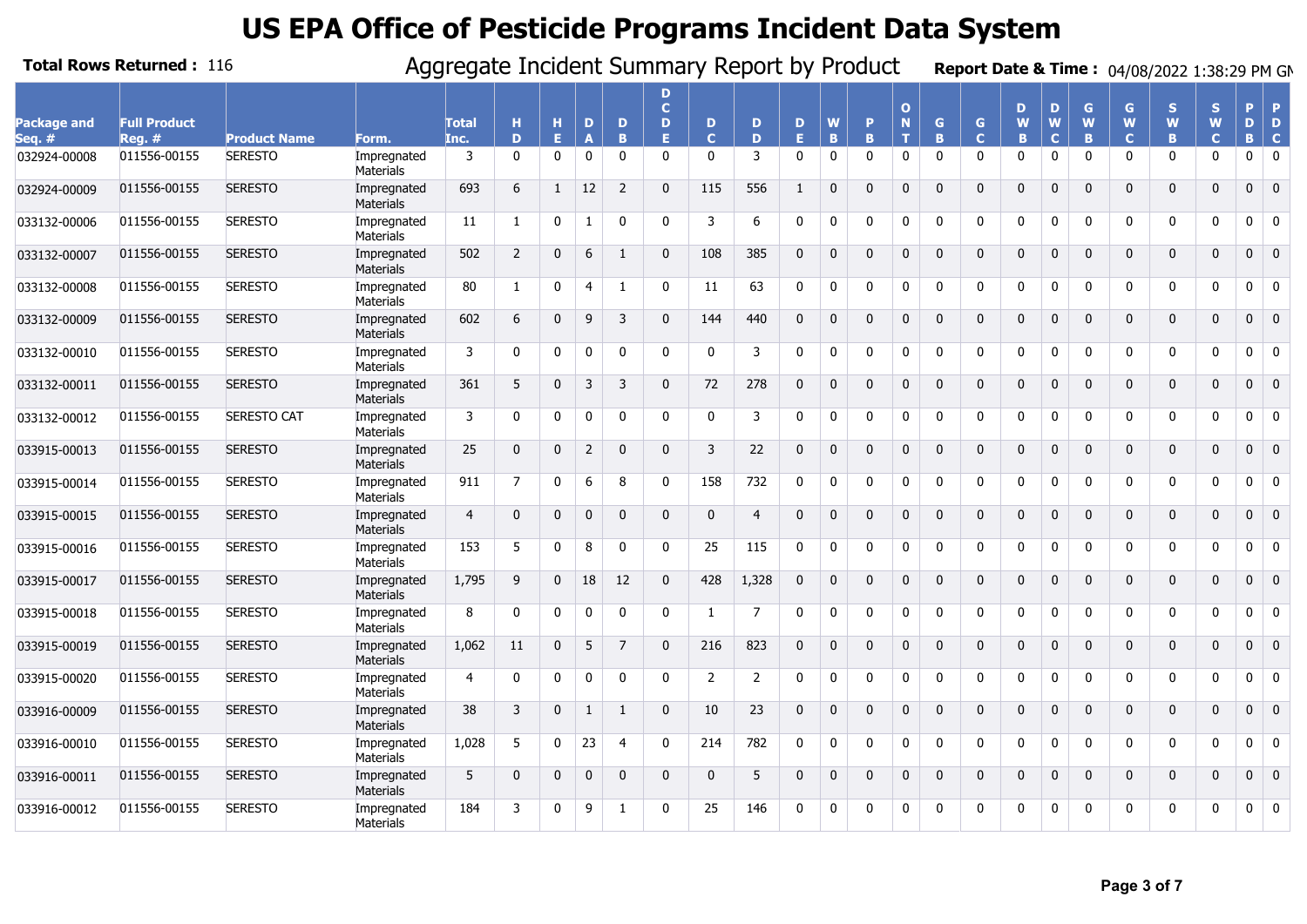|                       | <b>Total Rows Returned: 116</b> |                     |                                 | Aggregate Incident Summary Report by Product |                |              |                   |                          |                              |                  |                |              |              |              |                     |              |                              |                    |                       |              |                        | Report Date & Time: 04/08/2022 1:38:29 PM GM |                         |              |                               |
|-----------------------|---------------------------------|---------------------|---------------------------------|----------------------------------------------|----------------|--------------|-------------------|--------------------------|------------------------------|------------------|----------------|--------------|--------------|--------------|---------------------|--------------|------------------------------|--------------------|-----------------------|--------------|------------------------|----------------------------------------------|-------------------------|--------------|-------------------------------|
| Package and<br>Seq. # | <b>Full Product</b><br>$Reg.$ # | <b>Product Name</b> | Form.                           | <b>Total</b><br>Inc.                         | н<br>D         | н<br>Е       | D<br>$\mathbf{A}$ | D<br>R                   | D<br>$\mathbf{C}$<br>D<br>F. | D<br>$\mathbf C$ | D<br>D         | D<br>E.      | W<br>B       | P<br>B.      | $\Omega$<br>N<br>T. | G.<br>B      | $\mathsf{G}$<br>$\mathbf{C}$ | D<br>W<br><b>B</b> | D<br>W<br>$\mathbf C$ | G<br>W<br>B  | G<br>W<br>$\mathbf{C}$ | S<br>W<br>B                                  | S.<br>W<br>$\mathbf{C}$ | Þ<br>D<br>B. | <b>P</b><br>D<br>$\mathbf{C}$ |
| 033916-00013          | 011556-00155                    | <b>SERESTO</b>      | Impregnated<br>Materials        | 2,013                                        | 5              | $\mathbf 0$  | 13                | 9                        | 1,439                        | 547              | $\mathbf{0}$   | $\mathbf{0}$ | $\mathbf{0}$ | $\mathbf{0}$ | $\mathbf{0}$        | $\mathbf{0}$ | $\mathbf{0}$                 | $\mathbf{0}$       | $\Omega$              | $\Omega$     | $\mathbf{0}$           | $\mathbf{0}$                                 | $\mathbf{0}$            | $\mathbf 0$  | $\overline{0}$                |
| 033916-00014          | 011556-00155                    | <b>SERESTO</b>      | Impregnated<br>Materials        | 7                                            | $\mathbf{0}$   | $\mathbf{0}$ | $\mathbf{1}$      | $\mathbf{0}$             | $\Omega$                     | -1               | 5              | $\Omega$     | $\Omega$     | $\Omega$     | $\mathbf{0}$        | $\Omega$     | $\mathbf{0}$                 | $\Omega$           | $\Omega$              | $\mathbf{0}$ | 0                      | 0                                            | $\Omega$                | 0            | $\overline{0}$                |
| 033916-00015          | 011556-00155                    | <b>SERESTO</b>      | Impregnated<br>Materials        | 1,179                                        | 9              | $\mathbf{0}$ | 9                 | 5                        | $\Omega$                     | 293              | 863            | $\Omega$     | $\mathbf{0}$ | $\Omega$     | 0                   | $\mathbf{0}$ | $\mathbf 0$                  | $\Omega$           | $\Omega$              | $\Omega$     | $\mathbf{0}$           | $\mathbf 0$                                  | $\mathbf{0}$            | $\mathbf{0}$ | $\overline{0}$                |
| 033916-00016          | 011556-00155                    | <b>SERESTO</b>      | Impregnated<br>Materials        | $\mathbf{1}$                                 | 0              | $\mathbf 0$  | $\Omega$          | $\mathbf{0}$             | $\Omega$                     | 1                | 0              | $\mathbf 0$  | $\mathbf 0$  | $\Omega$     | $\mathbf{0}$        | $\Omega$     | 0                            | $\Omega$           | $\Omega$              | $\Omega$     | $\mathbf{0}$           | 0                                            | 0                       | 0            | $\mathbf 0$                   |
| 033917-00007          | 011556-00155                    | <b>SERESTO</b>      | Impregnated<br><b>Materials</b> | 20                                           | $\mathbf{1}$   | $\mathbf{0}$ | $\mathbf{0}$      | $\Omega$                 | $\Omega$                     | 6                | 13             | $\mathbf 0$  | $\mathbf{0}$ | 0            | $\mathbf 0$         | $\mathbf 0$  | $\mathbf 0$                  | $\mathbf 0$        | $\mathbf{0}$          | $\mathbf{0}$ | 0                      | 0                                            | 0                       | 0            | $\overline{\mathbf{0}}$       |
| 033917-00008          | 011556-00155                    | <b>SERESTO</b>      | Impregnated<br><b>Materials</b> | 607                                          | 3              | 0            | 16                | $\Omega$                 | $\Omega$                     | 180              | 408            | $\mathbf 0$  | $\mathbf 0$  | $\mathbf{0}$ | 0                   | $\mathbf{0}$ | 0                            | $\mathbf{0}$       | 0                     | $\Omega$     | 0                      | 0                                            | $\mathbf{0}$            | 0            | $\overline{0}$                |
| 033917-00009          | 011556-00155                    | <b>SERESTO</b>      | Impregnated<br>Materials        | 6                                            | $\mathbf 0$    | $\mathbf 0$  | $\mathbf{1}$      | $\mathbf{0}$             | $\mathbf{0}$                 | $\mathbf{1}$     | $\overline{4}$ | $\Omega$     | $\mathbf{0}$ | $\mathbf{0}$ | $\mathbf 0$         | $\mathbf{0}$ | $\mathbf 0$                  | $\mathbf{0}$       | $\Omega$              | $\Omega$     | $\mathbf{0}$           | $\mathbf 0$                                  | $\mathbf 0$             | $\mathbf{0}$ | $\overline{0}$                |
| 033917-00010          | 011556-00155                    | <b>SERESTO</b>      | Impregnated<br>Materials        | 79                                           | $\overline{2}$ | $\mathbf 0$  | $\overline{2}$    | 0                        | 0                            | 18               | 57             | $\Omega$     | 0            | $\mathbf{0}$ | $\mathbf 0$         | $\mathbf{0}$ | 0                            | $\mathbf{0}$       | $\mathbf 0$           | 0            | 0                      | 0                                            | 0                       | 0            | $\overline{0}$                |
| 033917-00011          | 011556-00155                    | <b>SERESTO</b>      | Impregnated<br>Materials        | 1,071                                        | 6              | $\Omega$     | 19                | $\overline{\phantom{0}}$ | $\Omega$                     | 389              | 655            | $\Omega$     | $\Omega$     | $\Omega$     | $\Omega$            | $\Omega$     | $\mathbf 0$                  | $\Omega$           | $\Omega$              | $\Omega$     | $\Omega$               | $\mathbf 0$                                  | $\Omega$                | $\mathbf{0}$ | $\overline{\mathbf{0}}$       |
| 033917-00012          | 011556-00155                    | <b>SERESTO</b>      | Impregnated<br>Materials        | 8                                            | $\mathbf{0}$   | $\mathbf{0}$ | $\Omega$          | $\Omega$                 | $\Omega$                     | 4                | 4              | $\Omega$     | 0            | 0            | 0                   | $\Omega$     | 0                            | $\Omega$           | $\Omega$              | $\Omega$     | 0                      | 0                                            | 0                       | 0            | $\overline{\mathbf{0}}$       |
| 033917-00013          | 011556-00155                    | <b>SERESTO</b>      | Impregnated<br><b>Materials</b> | 690                                          | 5              | $\Omega$     | 9                 | 2                        | $\Omega$                     | 198              | 476            | $\Omega$     | $\Omega$     | $\Omega$     | $\Omega$            | $\mathbf{0}$ | $\mathbf 0$                  | $\Omega$           | $\Omega$              | $\Omega$     | $\mathbf{0}$           | $\mathbf 0$                                  | $\mathbf{0}$            | $\mathbf{0}$ | $\overline{0}$                |
| 033917-00014          | 011556-00155                    | <b>SERESTO</b>      | Impregnated<br>Materials        | $\overline{2}$                               | 0              | 0            | $\mathbf{0}$      | $\Omega$                 | $\Omega$                     | -1               | 1              | $\mathbf 0$  | $\mathbf 0$  | 0            | 0                   | $\mathbf{0}$ | 0                            | 0                  | $\mathbf 0$           | 0            | 0                      | 0                                            | 0                       | 0            | $\mathbf 0$                   |
| 034121-00004          | 011556-00155                    | <b>SERESTO</b>      | Impregnated<br><b>Materials</b> | 506                                          | $\overline{4}$ | 0            | 55                | $\overline{4}$           | $\Omega$                     | 100              | 343            | $\mathbf 0$  | $\mathbf 0$  | $\Omega$     | $\mathbf 0$         | $\mathbf 0$  | 0                            | $\mathbf 0$        | $\Omega$              | $\Omega$     | $\mathbf 0$            | 0                                            | $\mathbf 0$             | 0            | $\overline{\mathbf{0}}$       |
| 034121-00005          | 011556-00155                    | <b>SERESTO</b>      | Impregnated<br>Materials        | 26                                           | $\mathbf{1}$   | $\mathbf{0}$ | 5                 | $\Omega$                 | $\Omega$                     | 7                | 13             | $\Omega$     | $\mathbf 0$  | 0            | $\mathbf{0}$        | 0            | 0                            | 0                  | $\Omega$              | $\Omega$     | 0                      | 0                                            | $\mathbf{0}$            | 0            | $\overline{\mathbf{0}}$       |
| 034121-00006          | 011556-00155                    | <b>SERESTO</b>      | Impregnated<br><b>Materials</b> | 6                                            | $\mathbf 0$    | $\mathbf{0}$ | $\mathbf{0}$      | $\mathbf 0$              | $\mathbf{0}$                 | 1                | 5              | $\Omega$     | $\mathbf{0}$ | $\mathbf{0}$ | $\mathbf 0$         | $\mathbf{0}$ | $\mathbf{0}$                 | $\mathbf{0}$       | $\Omega$              | $\Omega$     | $\mathbf 0$            | $\mathbf{0}$                                 | $\mathbf 0$             | $\mathbf{0}$ | $\overline{0}$                |
| 034121-00007          | 011556-00155                    | <b>SERESTO</b>      | Impregnated<br>Materials        | 762                                          | 12             | 0            | 73                | 13                       | $\Omega$                     | 257              | 407            | $\Omega$     | $\mathbf 0$  | $\mathbf{0}$ | $\mathbf{0}$        | $\Omega$     | 0                            | $\mathbf{0}$       | $\mathbf 0$           | $\Omega$     | 0                      | 0                                            | $\mathbf{0}$            | 0            | $\overline{\mathbf{0}}$       |
| 034121-00008          | 011556-00155                    | <b>SERESTO</b>      | Impregnated<br>Materials        | 261                                          | 3              | $\Omega$     | 63                | 5                        | $\Omega$                     | 70               | 120            | $\Omega$     | $\Omega$     | $\mathbf{0}$ | 0                   | $\mathbf{0}$ | 0                            | $\Omega$           | $\Omega$              | $\Omega$     | $\mathbf{0}$           | $\mathbf 0$                                  | $\Omega$                | 0            | $\overline{\mathbf{0}}$       |
| 034121-00009          | 011556-00155                    | <b>SERESTO</b>      | Impregnated<br>Materials        | 6                                            | $\mathbf{0}$   | $\mathbf 0$  | 1                 | 1                        | $\Omega$                     | $\overline{2}$   | $\overline{2}$ | $\Omega$     | 0            | 0            | 0                   | $\Omega$     | 0                            | $\Omega$           | $\Omega$              | $\Omega$     | $\mathbf{0}$           | 0                                            | 0                       | 0            | $\overline{\mathbf{0}}$       |
| 034121-00011          | 011556-00155                    | <b>SERESTO</b>      | Impregnated<br><b>Materials</b> | 3                                            | $\mathbf 0$    | $\mathbf{0}$ | $\Omega$          | $\Omega$                 | $\Omega$                     | $\mathbf{1}$     | 2              | $\Omega$     | $\mathbf{0}$ | $\Omega$     | 0                   | $\mathbf{0}$ | $\mathbf 0$                  | $\mathbf{0}$       | $\mathbf{0}$          | $\Omega$     | $\mathbf{0}$           | $\mathbf 0$                                  | 0                       | $\mathbf{0}$ | $\overline{0}$                |
| 034121-00012          | 011556-00155                    | <b>SERESTO</b>      | Impregnated<br><b>Materials</b> | 408                                          | $\overline{2}$ | $\mathbf 0$  | 23                | 9                        | $\Omega$                     | 124              | 250            | 0            | 0            | 0            | 0                   | 0            | 0                            | 0                  | 0                     | $\mathbf 0$  | 0                      | 0                                            | 0                       | 0            | $\bf{0}$                      |
| 034332-00006          | 011556-00155                    | <b>SERESTO</b>      | Impregnated<br><b>Materials</b> | 292                                          | 3              | $\Omega$     | 66                | $\overline{7}$           | $\Omega$                     | 67               | 149            | $\Omega$     | $\Omega$     | $\Omega$     | $\mathbf{0}$        | $\Omega$     | $\mathbf{0}$                 | $\Omega$           | $\Omega$              | $\Omega$     | $\Omega$               | $\mathbf{0}$                                 | 0                       | $\mathbf{0}$ | $\overline{0}$                |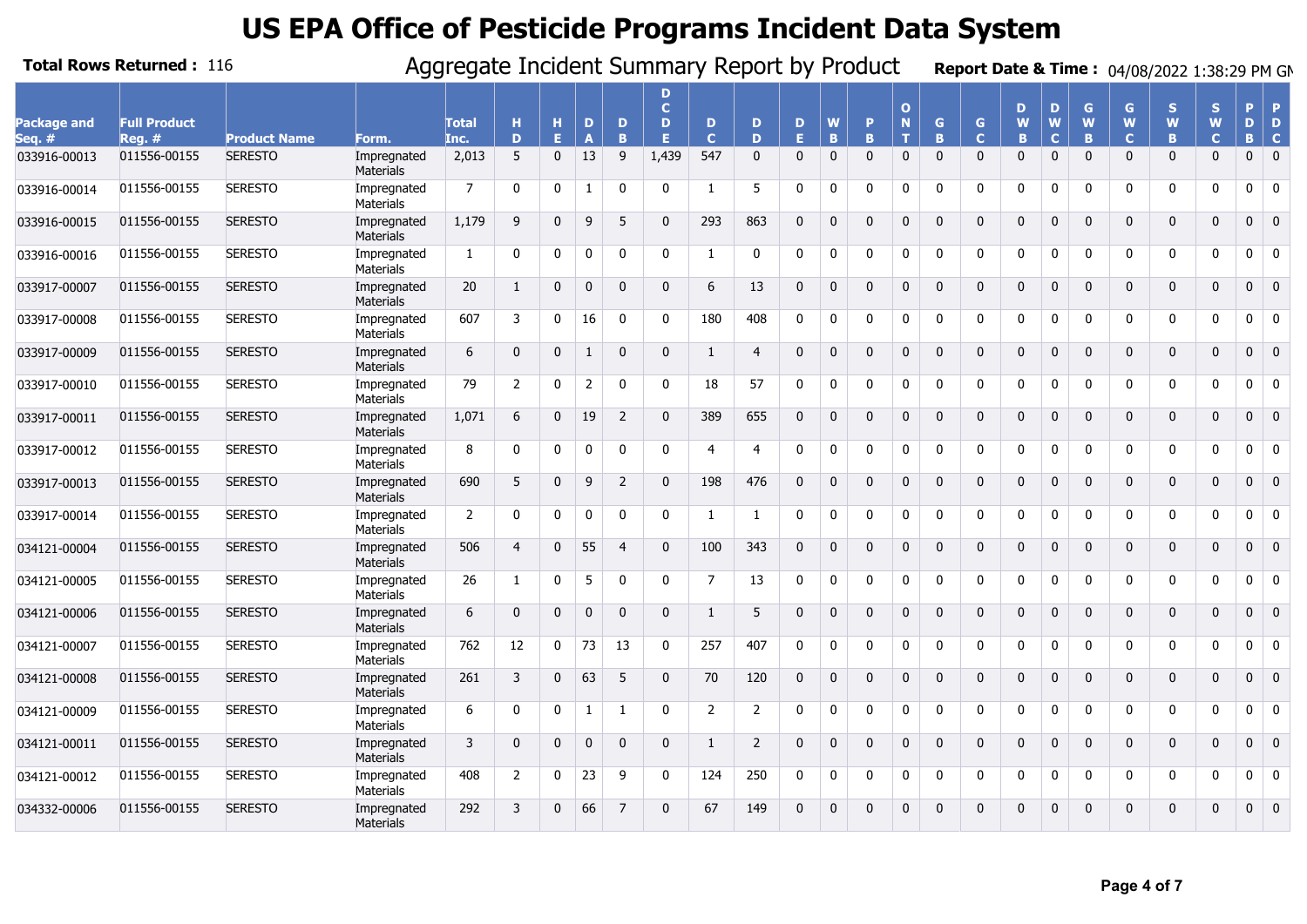|                       | <b>Total Rows Returned: 116</b> |                     |                                 | Aggregate Incident Summary Report by Product |                |              |                |                |                              |                  |                |              |              |              |                                  |              |                              |              |                       |              |                        | Report Date & Time: 04/08/2022 1:38:29 PM GM |                        |              |                               |
|-----------------------|---------------------------------|---------------------|---------------------------------|----------------------------------------------|----------------|--------------|----------------|----------------|------------------------------|------------------|----------------|--------------|--------------|--------------|----------------------------------|--------------|------------------------------|--------------|-----------------------|--------------|------------------------|----------------------------------------------|------------------------|--------------|-------------------------------|
| Package and<br>Sea. # | <b>Full Product</b><br>$Req.$ # | <b>Product Name</b> | Form.                           | <b>Total</b><br>Inc.                         | н<br>D         | н<br>Е       | D              | D<br>B         | D<br>$\mathbf{C}$<br>D<br>F. | D<br>$\mathbf C$ | D<br>D         | D<br>E.      | W<br>B       | P<br>B.      | $\mathbf{o}$<br>$\mathbf N$<br>т | G<br>B       | $\mathsf{G}$<br>$\mathbf{C}$ | D<br>W<br>B  | D<br>W<br>$\mathbf C$ | G<br>W<br>B  | G<br>W<br>$\mathbf{C}$ | S<br>W<br>B                                  | S<br>W<br>$\mathbf{C}$ | Þ<br>D<br>B. | <b>P</b><br>D<br>$\mathbf{C}$ |
| 034332-00007          | 011556-00155                    | <b>SERESTO</b>      | Impregnated<br><b>Materials</b> | 599                                          | $\overline{3}$ | $\mathbf 0$  | 39             | $\overline{7}$ | $\mathbf{0}$                 | 96               | 454            | $\mathbf{0}$ | $\mathbf 0$  | $\mathbf{0}$ | $\mathbf 0$                      | $\mathbf{0}$ | $\mathbf 0$                  | $\mathbf{0}$ | $\mathbf{0}$          | $\mathbf{0}$ | $\mathbf{0}$           | 0                                            | $\mathbf{0}$           | 0            | $\overline{\mathbf{0}}$       |
| 034332-00008          | 011556-00155                    | <b>SERESTO</b>      | Impregnated<br>Materials        | 3                                            | $\mathbf 0$    | $\mathbf{0}$ | $\mathbf{0}$   | $\mathbf{0}$   | $\Omega$                     | $\mathbf{1}$     | 2              | $\Omega$     | $\Omega$     | $\Omega$     | $\mathbf{0}$                     | $\Omega$     | $\mathbf 0$                  | $\Omega$     | $\Omega$              | $\Omega$     | $\mathbf{0}$           | $\mathbf{0}$                                 | $\mathbf{0}$           | $\mathbf{0}$ | $\overline{0}$                |
| 034332-00009          | 011556-00155                    | <b>SERESTO</b>      | Impregnated<br>Materials        | 314                                          | 5              | 0            | 71             | 3              | <sup>n</sup>                 | 76               | 159            | 0            | $\mathbf 0$  | 0            | 0                                | $\Omega$     | 0                            | $\Omega$     | $\Omega$              | $\Omega$     | 0                      | 0                                            | 0                      | 0            | $\overline{\mathbf{0}}$       |
| 034332-00010          | 011556-00155                    | <b>SERESTO</b>      | Impregnated<br><b>Materials</b> | 1,305                                        | 14             | $\mathbf{0}$ | 77             | 15             | 869                          | 330              | $\mathbf{0}$   | $\Omega$     | $\Omega$     | $\Omega$     | $\mathbf{0}$                     | $\Omega$     | $\mathbf{0}$                 | $\Omega$     | $\Omega$              | $\Omega$     | $\mathbf{0}$           | $\mathbf{0}$                                 | $\mathbf{0}$           | $\mathbf{0}$ | $\overline{0}$                |
| 034332-00011          | 011556-00155                    | <b>SERESTO</b>      | Impregnated<br>Materials        | 17                                           | 1              | 0            | $\Omega$       | $\Omega$       | 10                           | 6                | 0              | $\Omega$     | $\mathbf 0$  | $\mathbf{0}$ | 0                                | $\mathbf{0}$ | 0                            | $\mathbf{0}$ | $\mathbf 0$           | $\Omega$     | 0                      | 0                                            | $\mathbf{0}$           | 0            | $\overline{\mathbf{0}}$       |
| 034332-00012          | 011556-00155                    | <b>SERESTO</b>      | Impregnated<br><b>Materials</b> | 705                                          | $\overline{4}$ | $\mathbf{0}$ | 26             | 9              | $\Omega$                     | 167              | 499            | $\Omega$     | $\mathbf{0}$ | $\Omega$     | $\mathbf 0$                      | $\mathbf{0}$ | $\mathbf 0$                  | $\mathbf{0}$ | $\Omega$              | $\Omega$     | $\mathbf 0$            | $\mathbf 0$                                  | $\mathbf 0$            | $\mathbf 0$  | $\overline{0}$                |
| 034332-00013          | 011556-00155                    | <b>SERESTO</b>      | Impregnated<br>Materials        | 9                                            | 0              | 0            | $\Omega$       | $\Omega$       | $\Omega$                     | 4                | 5              | $\Omega$     | $\mathbf 0$  | $\mathbf{0}$ | 0                                | $\mathbf{0}$ | 0                            | $\mathbf{0}$ | $\mathbf 0$           | $\Omega$     | 0                      | 0                                            | 0                      | 0            | $\overline{\mathbf{0}}$       |
| 034541-00016          | 011556-00155                    | <b>SERESTO</b>      | Impregnated<br>Materials        | 60                                           | $\overline{2}$ | $\mathbf 0$  | 3              | $\mathbf{0}$   | $\mathbf{0}$                 | 12               | 43             | $\Omega$     | $\mathbf{0}$ | $\mathbf{0}$ | $\mathbf 0$                      | $\mathbf{0}$ | $\mathbf{0}$                 | $\mathbf{0}$ | $\mathbf{0}$          | $\mathbf{0}$ | $\mathbf 0$            | $\mathbf 0$                                  | $\mathbf 0$            | $\mathbf{0}$ | $\overline{\mathbf{0}}$       |
| 034541-00017          | 011556-00155                    | <b>SERESTO</b>      | Impregnated<br>Materials        | 381                                          | $\overline{2}$ | 0            | 11             | 2              | $\Omega$                     | 61               | 305            | $\Omega$     | $\Omega$     | $\Omega$     | $\Omega$                         | $\Omega$     | 0                            | $\Omega$     | $\Omega$              | $\Omega$     | 0                      | 0                                            | $\Omega$               | 0            | $\overline{0}$                |
| 034541-00018          | 011556-00155                    | <b>SERESTO</b>      | Impregnated<br>Materials        | 12                                           | $\mathbf 0$    | $\mathbf{0}$ | $\mathbf{1}$   | $\Omega$       | $\Omega$                     | $\mathbf 0$      | 11             | $\Omega$     | $\Omega$     | $\mathbf{0}$ | 0                                | $\mathbf{0}$ | $\mathbf{0}$                 | $\Omega$     | $\Omega$              | $\Omega$     | $\mathbf{0}$           | $\mathbf 0$                                  | 0                      | $\mathbf{0}$ | $\overline{0}$                |
| 034541-00019          | 011556-00155                    | <b>SERESTO</b>      | Impregnated<br>Materials        | 67                                           | $\mathbf{0}$   | $\mathbf 0$  | 10             | $\mathbf 0$    | $\Omega$                     | 12               | 45             | $\Omega$     | 0            | $\Omega$     | 0                                | $\Omega$     | 0                            | $\Omega$     | $\Omega$              | $\Omega$     | $\mathbf{0}$           | 0                                            | 0                      | 0            | $\overline{0}$                |
| 034541-00020          | 011556-00155                    | <b>SERESTO</b>      | Impregnated<br><b>Materials</b> | 765                                          | $\overline{4}$ | $\mathbf{0}$ | 11             | 3              | 549                          | 198              | $\mathbf 0$    | $\mathbf 0$  | $\mathbf{0}$ | $\mathbf{0}$ | 0                                | $\mathbf{0}$ | $\mathbf 0$                  | $\mathbf 0$  | $\mathbf{0}$          | $\Omega$     | 0                      | $\mathbf 0$                                  | 0                      | $\mathbf{0}$ | $\overline{\mathbf{0}}$       |
| 034541-00021          | 011556-00155                    | <b>SERESTO</b>      | Impregnated<br>Materials        | 6                                            | 0              | $\mathbf 0$  | $\mathbf{0}$   | $\mathbf 0$    | $\Omega$                     | $\overline{2}$   | $\overline{4}$ | 0            | $\mathbf 0$  | 0            | 0                                | 0            | 0                            | 0            | 0                     | $\mathbf 0$  | 0                      | 0                                            | 0                      | 0            | $\overline{\mathbf{0}}$       |
| 034541-00022          | 011556-00155                    | <b>SERESTO</b>      | Impregnated<br>Materials        | 495                                          | 5              | $\Omega$     | $\overline{4}$ | $\mathbf{1}$   | 388                          | 97               | $\mathbf 0$    | $\Omega$     | $\Omega$     | $\mathbf 0$  | $\mathbf 0$                      | $\mathbf 0$  | $\mathbf{0}$                 | $\mathbf 0$  | $\Omega$              | $\Omega$     | 0                      | $\mathbf 0$                                  | $\mathbf 0$            | $\mathbf{0}$ | $\overline{0}$                |
| 034541-00023          | 011556-00155                    | <b>SERESTO</b>      | Impregnated<br>Materials        | 6                                            | $\mathbf{0}$   | $\mathbf{0}$ | $\mathbf{0}$   | 1              | $\mathbf{0}$                 | 0                | 5              | $\Omega$     | 0            | $\mathbf{0}$ | 0                                | $\mathbf{0}$ | 0                            | $\mathbf{0}$ | $\Omega$              | $\Omega$     | 0                      | 0                                            | $\mathbf{0}$           | 0            | $\overline{0}$                |
| 034541-00031          | 011556-00155                    | <b>SERESTO</b>      | Impregnated<br>Materials        | 181                                          | $\mathbf{0}$   | $\Omega$     | 5              | $\overline{4}$ | $\Omega$                     | 15               | 157            | $\Omega$     | $\Omega$     | $\Omega$     | $\mathbf{0}$                     | $\Omega$     | $\mathbf{0}$                 | $\Omega$     | $\Omega$              | $\Omega$     | $\mathbf{0}$           | $\mathbf{0}$                                 | $\mathbf{0}$           | $\mathbf{0}$ | $\overline{0}$                |
| 034541-00032          | 011556-00155                    | <b>SERESTO</b>      | Impregnated<br>Materials        | 73                                           | 3              | $\mathbf{0}$ | 8              | 4              | $\Omega$                     | 5                | 52             | $\mathbf{1}$ | $\mathbf 0$  | $\mathbf{0}$ | $\mathbf 0$                      | $\mathbf{0}$ | 0                            | $\Omega$     | $\Omega$              | $\Omega$     | $\mathbf{0}$           | 0                                            | $\mathbf{0}$           | 0            | $\overline{\mathbf{0}}$       |
| 034541-00033          | 011556-00155                    | <b>SERESTO</b>      | Impregnated<br>Materials        | 310                                          | $\mathbf{1}$   | $\mathbf{0}$ | 8              | 9              | $\Omega$                     | 30               | 259            | 3            | $\Omega$     | $\Omega$     | 0                                | $\mathbf{0}$ | $\mathbf 0$                  | $\Omega$     | $\Omega$              | $\Omega$     | 0                      | $\mathbf 0$                                  | 0                      | $\mathbf{0}$ | $\overline{\mathbf{0}}$       |
| 034541-00034          | 011556-00155                    | <b>SERESTO</b>      | Impregnated<br>Materials        | 189                                          | 3              | 1            | 3              | 5              | $\Omega$                     | 11               | 166            | $\mathbf 0$  | $\mathbf 0$  | $\mathbf{0}$ | 0                                | $\Omega$     | 0                            | $\Omega$     | 0                     | 0            | 0                      | 0                                            | 0                      | 0            | $\mathbf 0$                   |
| 034660-00016          | 011556-00155                    | <b>SERESTO</b>      | Impregnated<br><b>Materials</b> | 61                                           | $\overline{2}$ | $\mathbf 0$  | 3              | $\Omega$       | $\mathbf{0}$                 | 12               | 44             | $\mathbf 0$  | $\mathbf{0}$ | $\mathbf{0}$ | 0                                | $\mathbf{0}$ | $\mathbf 0$                  | $\mathbf{0}$ | $\Omega$              | $\Omega$     | $\mathbf{0}$           | 0                                            | 0                      | $\mathbf 0$  |                               |
| 034660-00017          | 011556-00155                    | <b>SERESTO</b>      | Impregnated<br>Materials        | 382                                          | $\overline{2}$ | $\Omega$     | 11             | 2              | n                            | 61               | 306            | $\Omega$     | $\Omega$     | <sup>0</sup> | 0                                | $\Omega$     | 0                            | $\Omega$     | $\Omega$              | $\Omega$     | 0                      | 0                                            | 0                      | 0            | $\overline{0}$                |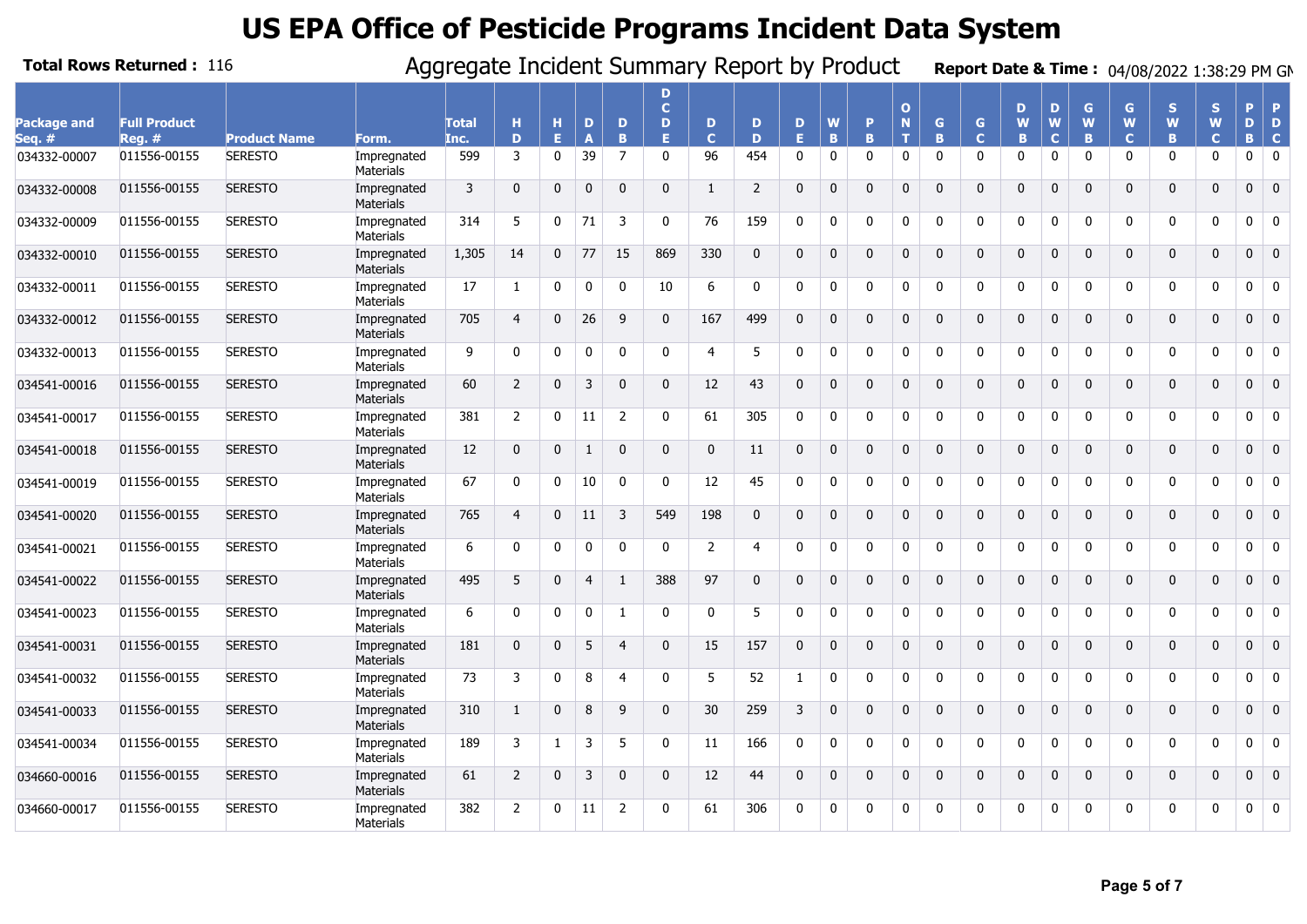|                              | <b>Total Rows Returned: 116</b> |                     | Aggregate Incident Summary Report by Product |                      |                |              |                |                |                              |                     |        |          |              |              |                    |              |                   |              |                       |             | Report Date & Time: 04/08/2022 1:38:29 PM GM |              |                         |              |                |
|------------------------------|---------------------------------|---------------------|----------------------------------------------|----------------------|----------------|--------------|----------------|----------------|------------------------------|---------------------|--------|----------|--------------|--------------|--------------------|--------------|-------------------|--------------|-----------------------|-------------|----------------------------------------------|--------------|-------------------------|--------------|----------------|
| <b>Package and</b><br>Seq. # | <b>Full Product</b><br>$Req.$ # | <b>Product Name</b> | Form.                                        | <b>Total</b><br>Inc. | н<br>D         | н<br>F       | D              | D<br>R         | D<br>$\mathbf{C}$<br>D<br>F. | D<br>$\overline{C}$ | D<br>D | D<br>F.  | <b>B</b>     | D<br>R       | $\mathbf{o}$<br>т. | G<br>R       | G<br>$\mathbf{C}$ | D<br>W<br>B. | D<br>W<br>$\mathbf C$ | G<br>W<br>B | G<br>W<br>Ċ                                  | S<br>W<br>B. | S.<br>W<br>$\mathbf{C}$ | D<br>R.      | $\mathbf C$    |
| 034660-00018                 | 011556-00155                    | <b>SERESTO</b>      | Impregnated<br><b>Materials</b>              | 12                   | $\mathbf{1}$   | $\mathbf{0}$ | $\mathbf 0$    | $\Omega$       | 0                            | $\mathbf{0}$        | 11     |          | $\mathbf{0}$ | $\Omega$     | $\mathbf{0}$       | $\Omega$     | $\mathbf{0}$      | $\Omega$     | $\Omega$              |             | O.                                           | $\mathbf{0}$ | 0                       | 0            | $\mathbf{0}$   |
| 034660-00019                 | 011556-00155                    | <b>SERESTO</b>      | Impregnated<br><b>Materials</b>              | 67                   | 0              | $\Omega$     | 10             | $\mathbf{0}$   | $\Omega$                     | 11                  | 46     |          | $\mathbf 0$  | $\Omega$     | $\mathbf 0$        | $\Omega$     | 0                 | $\Omega$     | $\Omega$              | $\Omega$    | O.                                           | 0            | 0                       | 0            | $\mathbf{0}$   |
| 034660-00020                 | 011556-00155                    | <b>SERESTO</b>      | Impregnated<br>Materials                     | 758                  | $\overline{4}$ | $\Omega$     | 11             | 3              | $\mathbf{0}$                 | 196                 | 544    | $\Omega$ | $\Omega$     | $\Omega$     | $\mathbf{0}$       | $\mathbf{0}$ | $\mathbf{0}$      | $\mathbf{0}$ | $\Omega$              | $\Omega$    | $\mathbf{0}$                                 | $\mathbf{0}$ | $\mathbf{0}$            | 0            | $\mathbf{0}$   |
| 034660-00021                 | 011556-00155                    | <b>SERESTO</b>      | Impregnated<br><b>Materials</b>              | 5                    | $\mathbf 0$    | $\Omega$     | $\mathbf{0}$   | $\Omega$       |                              | 2                   | 3      |          | $\mathbf 0$  | $\Omega$     | 0                  | $\Omega$     | $\mathbf 0$       | $\Omega$     | $\Omega$              | $\Omega$    |                                              | 0            | 0                       | 0            | $\Omega$       |
| 034660-00022                 | 011556-00155                    | <b>SERESTO</b>      | Impregnated<br><b>Materials</b>              | 492                  | 5              | $\mathbf{0}$ | 4              |                | $\Omega$                     | 95                  | 387    |          | $\Omega$     | $\Omega$     | $\mathbf{0}$       | $\Omega$     | $\mathbf{0}$      | $\Omega$     | $\Omega$              | $\Omega$    | 0                                            | $\mathbf{0}$ | 0                       | 0            | $\overline{0}$ |
| 034660-00023                 | 011556-00155                    | <b>SERESTO</b>      | Impregnated<br><b>Materials</b>              | 6                    | 0              | 0            | $\mathbf{0}$   |                | 0                            | 0                   | 5      |          | $\mathbf 0$  | $\Omega$     | 0                  | $\Omega$     | 0                 | $\Omega$     | $\Omega$              | $\Omega$    | 0                                            | 0            | 0                       | 0            | 0              |
| 034660-00031                 | 011556-00155                    | <b>SERESTO</b>      | Impregnated<br>Materials                     | 212                  | $\mathbf{1}$   | $\mathbf{0}$ | 5              | $\overline{4}$ | $\Omega$                     | 21                  | 181    | $\Omega$ | $\Omega$     | $\Omega$     | $\mathbf{0}$       | $\mathbf{0}$ | $\mathbf 0$       | $\Omega$     | $\Omega$              | $\Omega$    | $\mathbf{0}$                                 | $\mathbf 0$  | $\mathbf{0}$            | 0            | $\overline{0}$ |
| 034660-00032                 | 011556-00155                    | <b>SERESTO</b>      | Impregnated<br><b>Materials</b>              | 407                  |                | $\mathbf{0}$ | 9              | 10             |                              | 62                  | 322    | 3        | $\mathbf 0$  | $\Omega$     | 0                  | $\Omega$     | $\mathbf 0$       | $\Omega$     | $\Omega$              | $\Omega$    |                                              | 0            | $\Omega$                | 0            | $\mathbf{0}$   |
| 034660-00033                 | 011556-00155                    | <b>SERESTO</b>      | Impregnated<br>Materials                     | 84                   | 3              | $\Omega$     | 9              | $\overline{a}$ | 0                            | 5                   | 62     |          | $\Omega$     | $\Omega$     | $\mathbf{0}$       | $\Omega$     | $\mathbf 0$       | $\Omega$     | $\Omega$              | $\Omega$    | 0                                            | $\mathbf{0}$ | 0                       | 0            | $\overline{0}$ |
| 034660-00034                 | 011556-00155                    | <b>SERESTO</b>      | Impregnated<br><b>Materials</b>              | 254                  | 3              |              | 3              | 5              | $\Omega$                     | 28                  | 214    | 0        | $\mathbf{0}$ | $\mathbf{0}$ | $\mathbf{0}$       | $\mathbf{0}$ | $\mathbf{0}$      | $\Omega$     | $\mathbf 0$           | $\Omega$    | 0                                            | $\mathbf{0}$ | $\mathbf{0}$            | 0            | $\overline{0}$ |
| 034821-00005                 | 011556-00155                    | <b>SERESTO</b>      | Impregnated<br>Materials                     | 451                  | $\overline{4}$ | $\mathbf{0}$ | 19             | 12             | $\mathbf{0}$                 | 60                  | 356    | $\Omega$ | $\Omega$     | $\Omega$     | $\mathbf{0}$       | $\mathbf{0}$ | $\mathbf 0$       | $\Omega$     | $\Omega$              | $\Omega$    | $\Omega$                                     | $\mathbf 0$  | $\mathbf{0}$            | 0            | $\overline{0}$ |
| 034821-00007                 | 011556-00155                    | <b>SERESTO</b>      | Impregnated<br><b>Materials</b>              | 124                  | $\overline{2}$ | $\mathbf{0}$ | 12             | 5              | $\Omega$                     | 16                  | 89     |          | $\mathbf 0$  | $\Omega$     | 0                  | $\Omega$     | $\mathbf{0}$      | $\Omega$     | $\Omega$              | $\Omega$    |                                              | $\mathbf{0}$ | $\Omega$                | 0            | $\mathbf{0}$   |
| 034821-00009                 | 011556-00155                    | <b>SERESTO</b>      | Impregnated<br>Materials                     | 566                  | 10             | $\mathbf 0$  | $\overline{4}$ | 12             | $\mathbf{0}$                 | 76                  | 463    |          | $\mathbf{0}$ | $\Omega$     | 0                  | $\mathbf 0$  | $\mathbf 0$       | $\mathbf{0}$ | $\Omega$              | $\Omega$    | $\mathbf{0}$                                 | $\mathbf 0$  | $\mathbf{0}$            | $\mathbf{0}$ | $\overline{0}$ |
| 034821-00010                 | 011556-00155                    | <b>SERESTO CAT</b>  | Impregnated<br><b>Materials</b>              | 375                  | 4              | $\Omega$     |                | 13             | 0                            | 50                  | 297    |          | 0            |              | 0                  |              | 0                 | $\Omega$     | $\Omega$              |             |                                              | 0            | <sup>0</sup>            | 0            | $\mathbf{0}$   |

#### **Summary by Full Reg. #**

| <b>Full Product Reg. #</b> | <b>Total Inc.</b> | <b>HD</b> | <b>HE</b> | <b>DA</b> | <b>DB</b> | <b>DCDE</b> | <b>DC</b> | <b>DD</b> | DE. | <b>WB</b> | <b>PB</b> | <b>ONT</b> | GB GC | DWB | <b>DWC</b> | GWB GWC SWB SWB PDB PDC |  |  |
|----------------------------|-------------------|-----------|-----------|-----------|-----------|-------------|-----------|-----------|-----|-----------|-----------|------------|-------|-----|------------|-------------------------|--|--|
| 011556-00155               | 98,308            | 854       |           | 2,514     | 3,992     | 6,263       | 21,90     | 62,781    |     |           |           |            |       |     |            |                         |  |  |

#### **Summary by 11 Character Reg. #**

| 11 Char Reg. $#$ | <b>Total Inc.</b> | H <sub>D</sub> | HE DA | DB    | DCDE DC |                         | <b>NDD</b> | N DE N |                |          | WB PB ONT      |          | GB GC DWB |  |  | DWC GWB GWC SWB SWC PDB | <b>PDC</b> |
|------------------|-------------------|----------------|-------|-------|---------|-------------------------|------------|--------|----------------|----------|----------------|----------|-----------|--|--|-------------------------|------------|
| 011556-00155     | 98,308            | 854            | 2,514 | 3,992 | 6,263   | 21,90<br>$\overline{a}$ | 62,781 11  |        | $\overline{0}$ | $\Omega$ | $\overline{0}$ | $\Omega$ |           |  |  |                         |            |